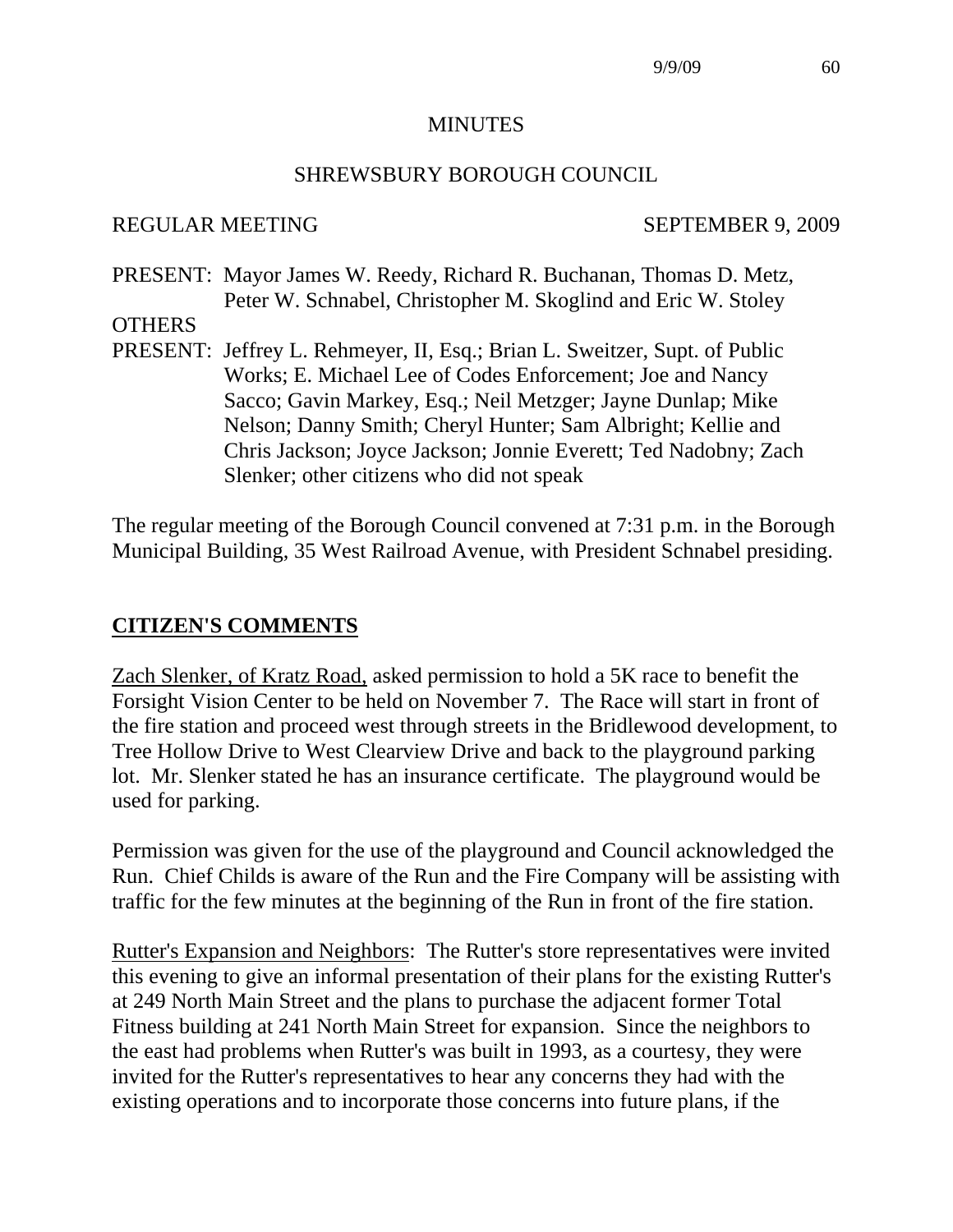project proceeded. Rutter's was also present to ask Council to consider amending the Wellhead Protection Ordinance to allow for an expansion of a business that was in existence before the Wellhead Protection Ordinance was adopted in order to upgrade tanks and monitoring equipment. As stated by Council and acknowledged by the Rutter's representatives, the Ordinance does not allow for expansion of an existing nonconforming use, like the gas station.

The following is a summary of neighbor complaints:

Joe Sacco, 74 Brook Meadow Circle, asked if there was a noise ordinance. He hears loud truck noise and radios blaring especially after midnight. The trucks don't turn off their engines or radios and he hears spinning tires.

He was told there is a nuisance ordinance and he will have to call the police and file a complaint in order to document the offenses and show a pattern.

Jonnie Everett, 238 North Main Street, Lot 6 also hears car stereos playing and has called the police. Trucks park along the street.

Kellie Jackson, 2 Plank Road, stated they are awakened every night since the store went to 24 hours and her daughter wakes up afraid. She stated tractor trailers park and leave the engine idling on Plank Road and walk over to the Rutter's. When the store was robbed, the robber ran through their yard; they hear profanity of customers parking on the east side of the building.

Mrs. Jackson was told to contact the police about the trucks idling and the noise. Attorney Markey, representing Rutter's, stated he was making notes of the comments to pass along to the Rutter's.

Jayne Dunlap, 72 Brook Meadow Circle, stated the Dumpsters are being emptied too early; trucks park behind Rutter's, and they hear the clerk's voices through the intercoms as they talk to customers at the pumps.

(Discussion continued under Subdivision & Land Development Business)

# **APPROVAL OF MINUTES**

E. Stoley moved to approve the minutes of the August 12 meeting.

T. Metz seconded. The motion carried with all in favor.

# **APPROVAL OF EXPENDITURES AND REPORT OF ACCOUNTS**

C. Skoglind recommended postponing approval of the expenditures and report of accounts for July until the next meeting when M. Ridgely is present.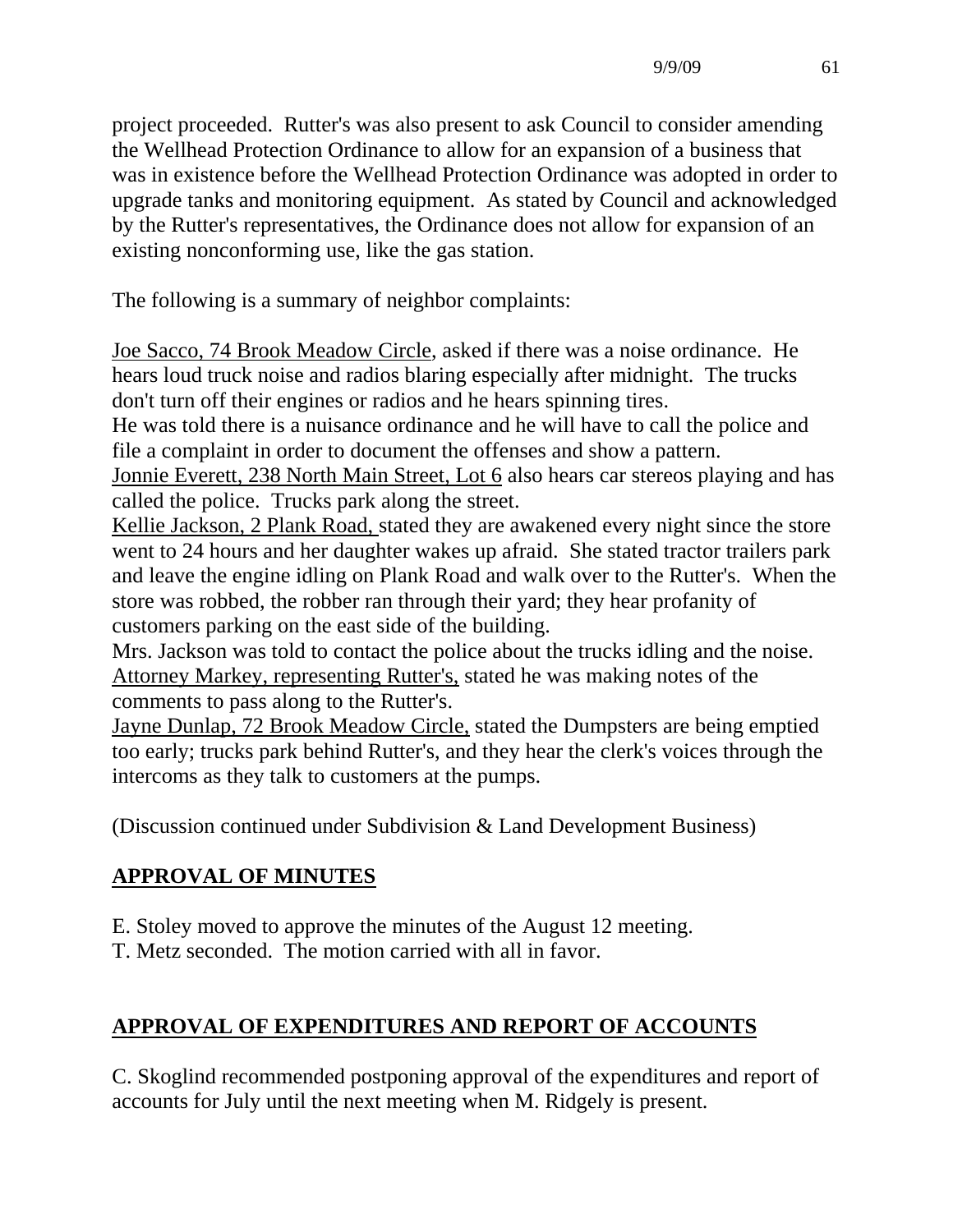# **BILL LIST**

The bill list for August was presented. General account: check numbers 9646 thru 9694; Water account: check numbers 4232 thru 4245; Sewer account: check numbers 4072 thru 4085; Highway Aid account: check number 805.

- C. Skoglind moved to approve the August bill list.
- E. Stoley seconded. The motion carried with all in favor.

# **APPROVAL OF PAYROLL REGISTER**

- E. Stoley moved to approve the August 11 and 25 payroll registers.
- C. Skoglind seconded. The motion carried with all in favor.

# **SUBDIVISION AND LAND DEVELOPMENT BUSINESS**

# Rutters' Informal Presentation

Neil Metzger of LSC Design and Atty. Gavin Markey were present to give the informal presentation of future plans to expand into 241 North Main Street and to ask Council to amend the Wellhead Protection Ordinance to allow for the expansion. This is not review of a land development plan.

Mr. Metzger stated the store at 249 North Main Street was built in 1994. The Wellhead Protection Ordinance was not adopted until after the store was built. The plan is to tear down the existing Rutter's building and use the building at 241 North Main Street for the store and to re-arrange the gas pumps close to where they are presently located. There are currently four pumps at two each for a total of eight dispensing pumps. The expansion would have eight pumps at two each for a total of 16 dispensing pumps with an overhead lit canopy. The existing two underground storage tanks would be replaced with new double-walled tanks under Act 100 with a more up-to-date electronic spill monitoring system. A 12,000 gallon kerosene tank would be added. Better storm water management will be done so the water leaving the pump area will be cleaner than it is now. There will not be a tractor trailer fueling station. Atty. Markey stated the public would have a chance to attend any zoning hearing and any meetings for plan review to add their input and concerns. The Zoning Hearing Board could also place restrictions and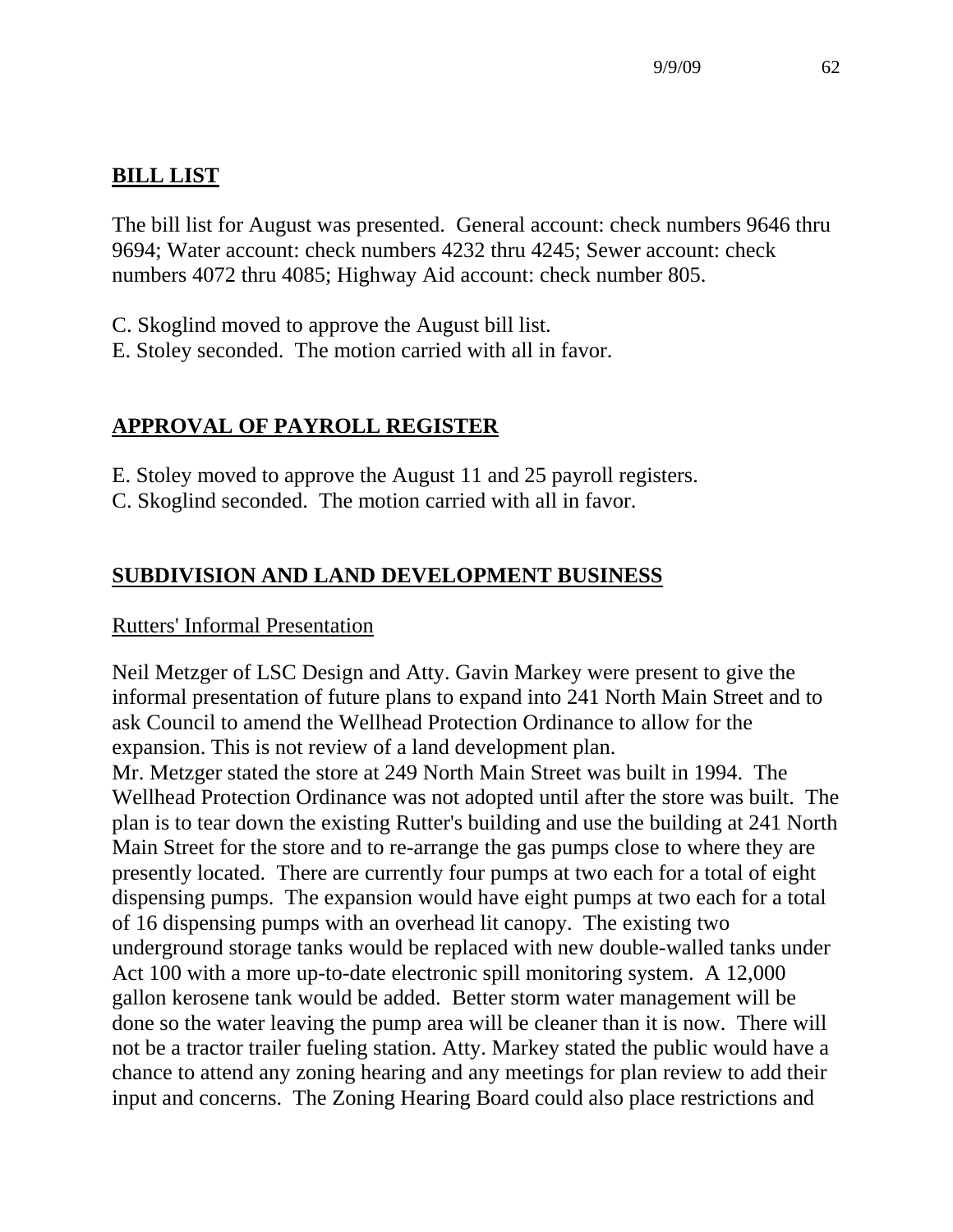conditions on the operation to satisfy the neighbors' concerns, including mandatory trash clean-up. A better fence could be installed and trees or shrubs planted. Parking could also be pushed further west away from the houses to the east. Dumpster location will also have to be addressed. The intercom system could also be addressed. There is a better lighting technology with the use of LED lights. The plan also calls for a one bay car wash out near the intersection with the water

being reclaimed.

The intersection of Plank Road and North Main Street will need to be studied with possible upgrades and a perhaps a traffic signal and turn lanes installed. Existing entrances and exits will need to be studied. It was mentioned that traffic may pass on the east side of the three lots(Rutter's, Total Fitness and Brooks-Huff) from Plank Road to Northpoint Drive as a short-cut.

Kellie Rush Jackson, 2 Plank Road, stated they currently have 30 foot evergreen trees in place behind the fence and they still hear noise and get trash from the store. She would like to see a better wall or fence put in place. She stated she took bags of trash she picked up over to the store manager on previous occasions, but nothing was done to routinely patrol for trash. Atty. Markey was asked to have a principal of Rutter's call Mrs. Jackson.

 Joe Sacco, 74 Brook Meadow Circle, said he installed landscaping on the hillside on the east side of the fence and questioned why not all of the adjoining property owners were notified and if the existing tanks are not upgraded if the expansion does not occur, he will call the EPA. He also questioned neighbors' property values as a result of the Rutter's store.

Jayne Dunlap, 72 Brook Meadow Circle, asked about the loading zone on the east side of the building. If the project proceeds, she would like to see that addressed along with trash restrictions. The property on the east side of the fence still will need to be maintained. There are openings in the existing fence and sound carries through.

Mike Nelson, 76 Brook Meadow Circle, stated a vehicle came through the fence at the tire business behind his property and the Dumpsters attracts buzzards.

Jonnie Everett, 238 North Main Street, Lot 6, asked if the expansion doesn't take place, will the tanks still be replaced.

The answer was unknown at this time what the time requirements are to replace tanks. Jonnie also asked how they are going to keep motorists from going in the wrong lane at the entrance on Plank Road as it's confusing now.

Dan Smith, of Smith Bros. Garage, stated he wasn't notified of the meeting. He asked when the store went to 24 hours and it was stated that only the Village district has hour restrictions. He asked if the wall/fence was made higher and soundproof, where will the noise go as his mother lives across the street on Plank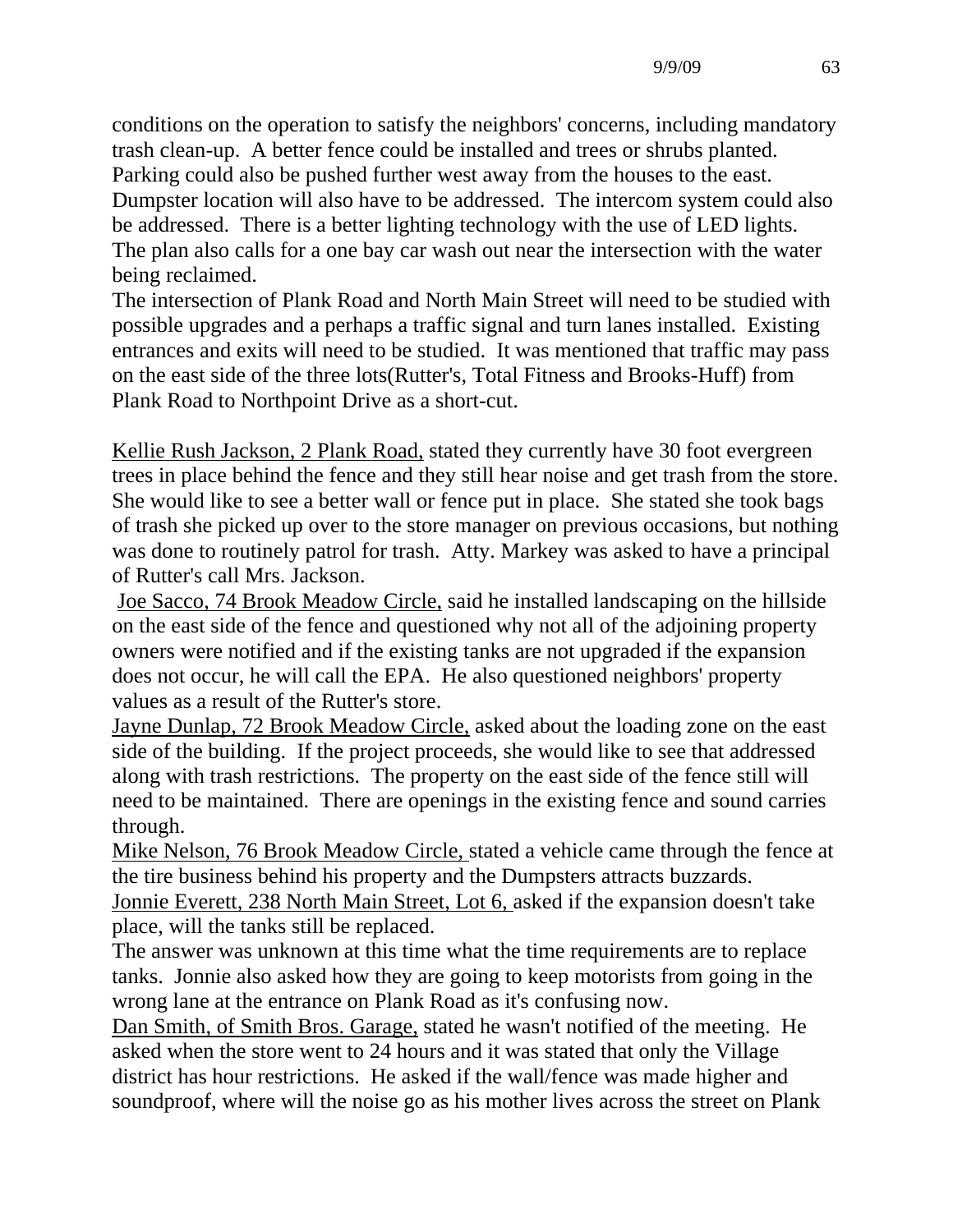Road. He stated tractor trailers park at the Southern Turf and Tractor lot during the night to walk across to the store. Trucks also park along Main Street and block the sight view for motorists pulling out of Plank Road. Dan was also concerned about the foot traffic through Mrs. Smith's yard.

Ted Nadobny, of 3 Brook Meadow Circle, was concerned there could be increased traffic through the Brookview Meadows development.

Solicitor Rehmeyer summarized certain provisions of the Ordinance. Under the Wellhead Protection Ordinance, a retail gas station is prohibited. However, the Ordinance allows a petition to be filed with Council to remove a prohibited use from the list of uses prohibited by the Ordinance, if certain conditions are met to include a change to non-risk methods related to the use, such that it no longer poses a pollution hazard. This is a high burden for a retail gasoline station. Since Rutter's gasoline station was built prior to the Ordinance, it is allowed to remain as a non-conforming use. But, the Ordinance does not allow a non-conforming use to be materially altered, changed or expanded. Therefore, the Rutter's gas station must remain as it is. But, Borough Council could consider if there is a benefit to the Borough and its water system to allow a non-conforming use to expand, if such expansion is accompanied by substantial improvements in technology that reduce the threat of pollution. Thus, the question to the Council is if it wants to consider reviewing the Wellhead Protection Ordinance and allowing an existing nonconforming use to be expanded if the user can demonstrate that it will improve the non-conforming use and further the purposes of the Ordinance.

Council asked that the neighbors of the Rutter's store be invited to the meeting because Council remembered from 1993 that the nearby neighbors had concerns and thought they might have them regarding any expansion. As a courtesy, the Borough will attempt to invite adjoining property owners to meetings on this expansion issue.

As part of its expansion request, Rutter's would like to expand into the property next door because it could use more space. With regard to the expansion, Rutter's wants to hear the neighbors' concerns and try to address them.

Any expansion of the Rutter's store and retail gas station would require subdivision, land development, and zoning approvals, in addition to a change under the Wellhead Protection Ordinance. Such a process would take a lot of meetings and/or hearings. But Rutter's can use them to make corrections and to improve their operation.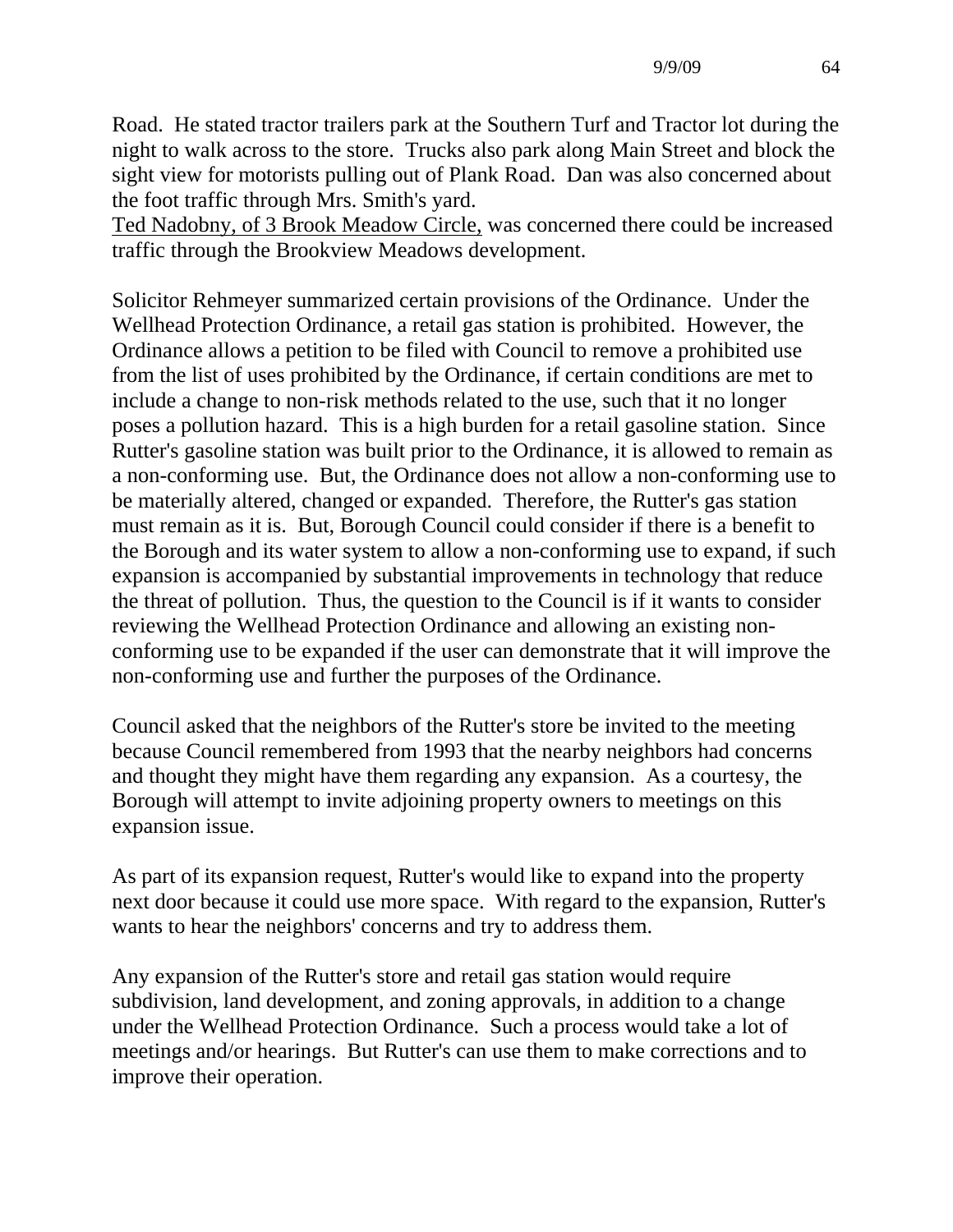The Rutters' representatives were asked that someone from management check on this location from time to time to make sure the property is being maintained, per the comments this evening.

The Rutter's representatives will take the neighbors' comments back to evaluate them but there are certain things they can't control.

Nancy Sacco, 74 Brook Meadow Circle, stated they have been living with these conditions since 1993. They have not seen the upkeep as promised at that time. Mrs. Sacco was told the Borough has complaint forms for residents to complete.

# **Scout House Addition**

Bob Dixon and Scout Master Sam Albright were present to show the drawing for the 20 x 22 foot addition on the east side of the Scout House. About five trees will need to be removed. Since there are changes to the drawing submitted with the grant application, an amendment will be submitted to DCED. A drainage issue prohibits the addition on the west side.

- T. Metz moved to approve the sketch plan for the Scout House addition.
- E. Stoley seconded. The motion carried with all in favor.

# **Eagle Scout Project**

A Scout is proposing to paint the pavilion and cook shack as a project. The paint will cost about \$500.00.

R. Buchanan moved to approve the expenditure of approximately \$500.00 for paint.

T. Metz seconded. The motion carried with all in favor.

Due to the bottom edges of the pavilion getting damaged from rain and moisture, it was recommended that B. Sweitzer look into prices for installation of rain spouting for the pavilion. This would be payable out of the PLGIT Playground account.

# **Southern Regional Police Department** – Richard R. Buchanan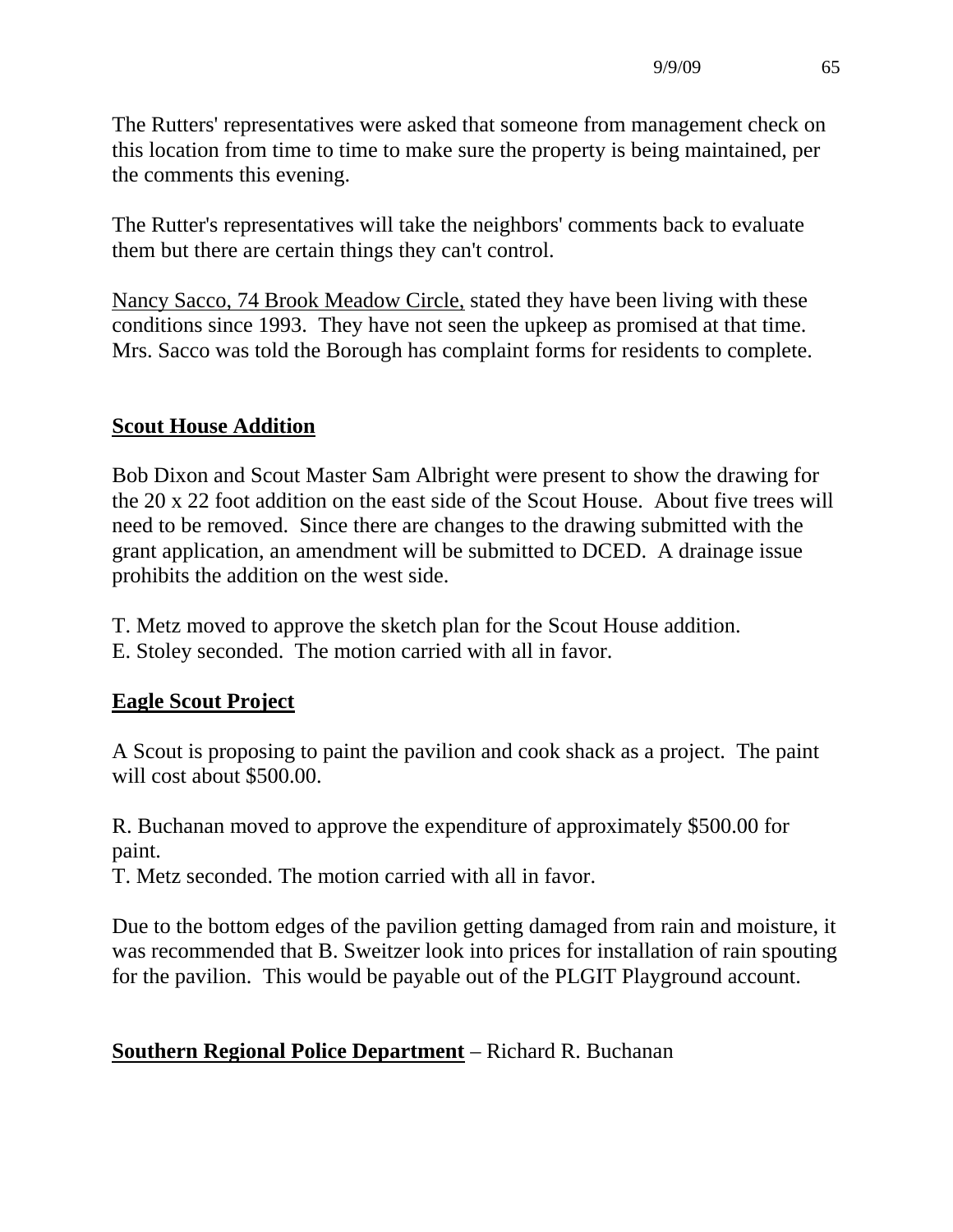The time analysis for July was Shrewsbury Borough at 432 hours; New Freedom Borough at 398 hours and Glen Rock Borough at 188 hours.

Based on ten months of record keeping, Shrewsbury Borough is using 47% of the police time, New Freedom Borough at 33% and Glen Rock Borough at almost 20%.

Buck was asked if the speed trailer could be placed on Northbrook Lane occasionally.

#### **Codes Enforcement** – E. Michael Lee

#### Penn Mar Recycling

They are in compliance at this time.

#### CVS Pharmacy

CVS would like to start demolishing the two buildings at the intersection of South Main Street and Constitution Avenue prior to obtaining their bond, which is in the works. They will also be capping off the water and sewer lines. The final report on the dirt will show it is clean.

#### **Water & Sewer** – Richard R. Buchanan

#### Sewer Flows

Five inches of rain were received in a 24-hour period on August 28 into August 29. Our sewer station pumps doubled the normal running time due to the amount of rainwater entering the sewer system due to the creeks overflowing, floor drains and sump pumps in homes tied to the sewer system, and infiltration and inflow. Our sewer flows were 1,089,000 gallons for that time period compared to the average flow for August of 609,000 gallons per day. Two days after the storm, our sewer flows returned to the normal 572,000 gallons per day.

#### Stimulus Money and PA H2O Grant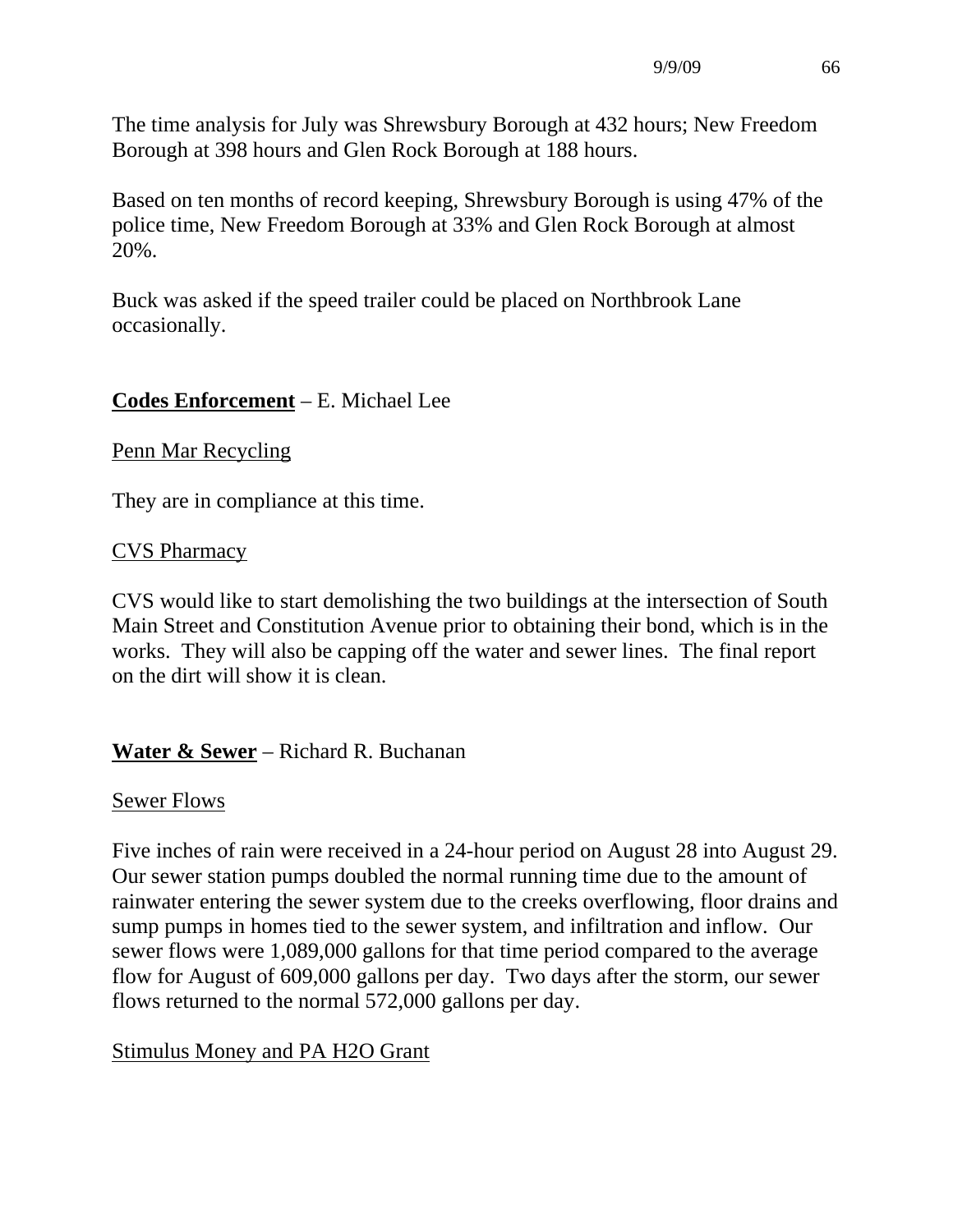Stimulus money is available for water and sewer projects for the fall of 2009 and spring of 2010. A large portion of the remaining Public Works time in 2009 will be devoted to sewer televising.

It was suggested the Borough set up a meeting with PennVest. We don't qualify for grants as the median income is too high.

#### Geothermal Well/Heating Systems

A closed-loop system was discussed, but since it is only three to five feet deep, it provides little heat recovery. A food-based gel should be required. A concern is when a geothermal well is drilled, it could hit one of the Borough's water supply's veins and close it up. B. Sweitzer would like to see the wells prohibited in Zones 1, 2, and 3. This is why we have a Wellhead Protection Ordinance, to protect the Borough's water supply.

This will be discussed at an upcoming Wellhead Protection Committee meeting. The proposed geothermal heating system is between 75 – 150 feet outside of a Zone 3.

Sol. Rehmeyer will draft a short ordinance in the meantime to restrict the wells until further investigation can be done

The homeowner can attend a Council meeting and explain what they would like to have installed.

Mayor Reedy left the meeting at 10:02 p.m.

# **Public Roads & Lighting** – Christopher M. Skoglind

#### Road Reconstruction

Northbrook Lane and South Highland Drive were repaved. The thermoplastic roadway speed limit signs will be applied to Northbrook Lane.

# Recommendation of Payment

C. Skoglind moved to pay W. Craig Adams, Inc. the amount of \$101,269.33 for paving Northbrook Lane and South Highland Drive. E. Stoley seconded. The motion carried with all in favor.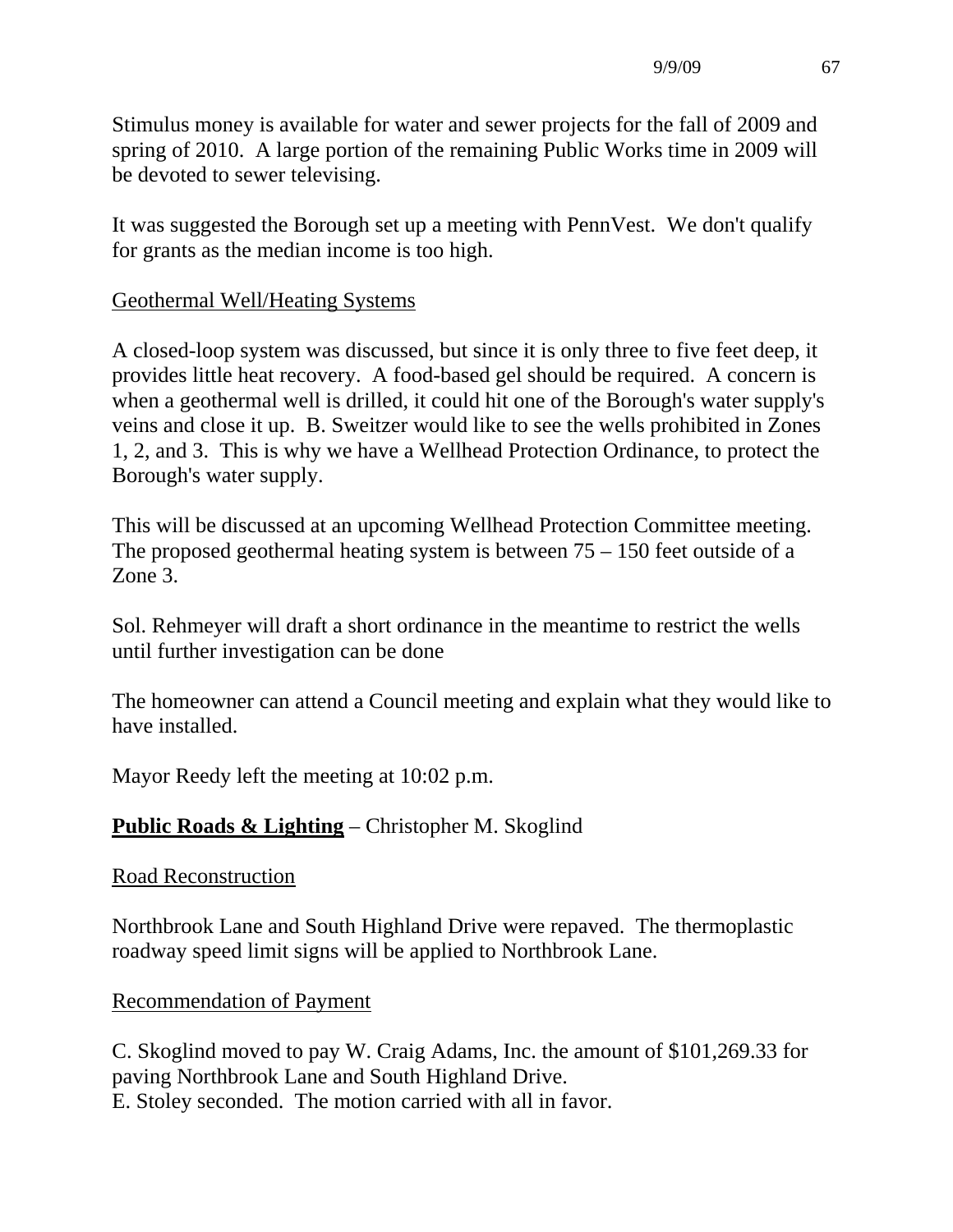#### Crack Sealing

Crack sealing work for 2009 is finished. The Township will be reimbursed a skid of crack sealing material next year.

#### Mount Airy Road U-Turn Signs

A "No U-Turn" sign was placed heading northbound on Mount Airy Road at the south exit at the Shrewsbury Square Shopping Center.

# **Public Lands & Buildings and Finance**

#### Signs at Playground

Two signs have been installed at the playground announcing no unauthorized trespassing from dusk to dawn.

#### Lawn Mowing of Abandoned Properties

Prices were received to be inserted into the proposed weed ordinance.

#### 2010 Minimum Municipal Pension Obligation

C. Skoglind moved to approve the 2010 MMO at \$37,393.00.

R. Buchanan seconded. The motion carried with all in favor.

# **ENGINEER'S REPORT**

# **SOLICITOR'S REPORT**

#### 21 South Hill Street

The zoning hearing was held; E. Stoley said the decision will be announced tomorrow night.

#### E-mail Use and Retention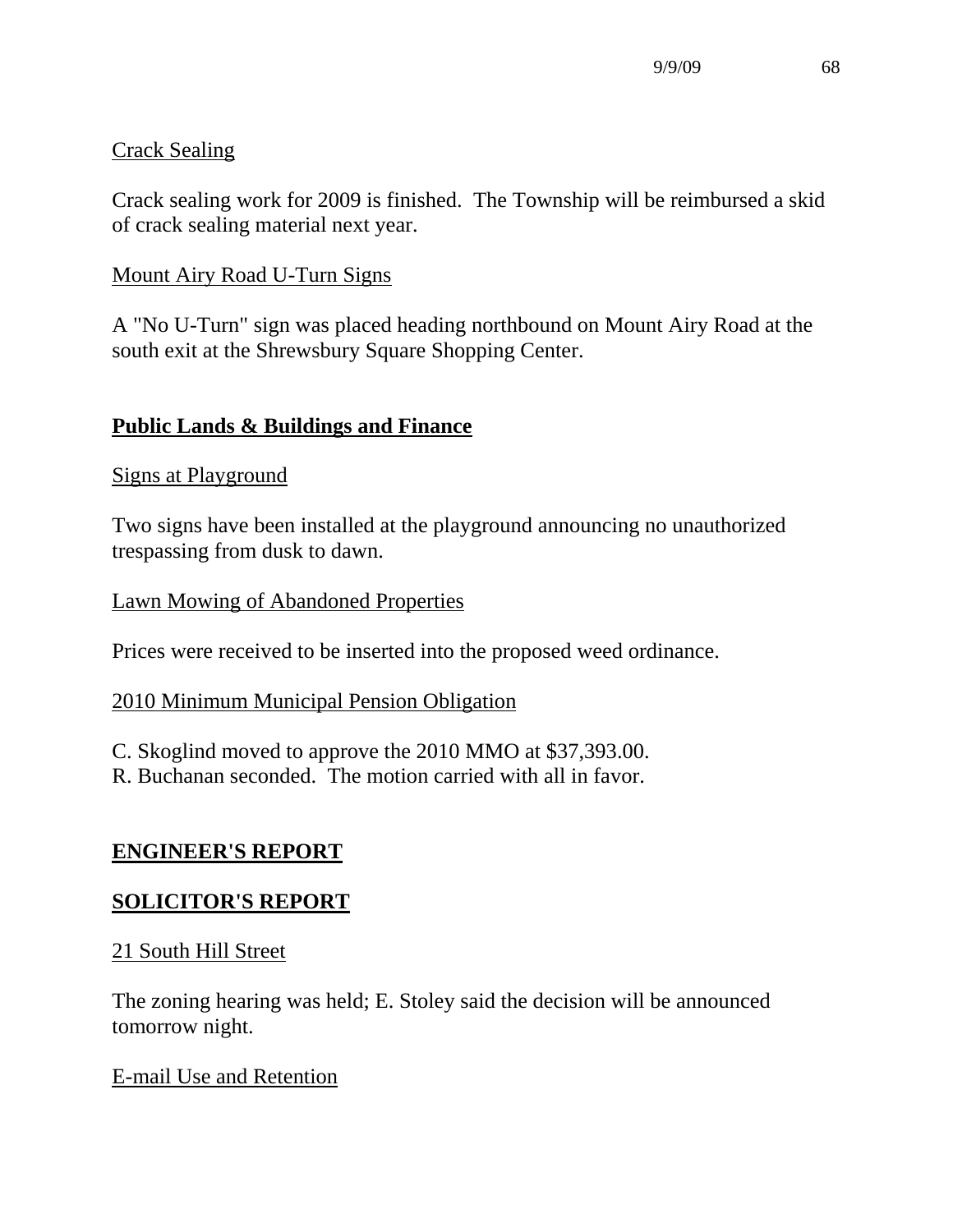Sol. Rehmeyer prepared a draft memorandum and resolution for review.

# Letter from Shrewsbury Township

A letter was received from Shrewsbury Township that they are in agreement if the Borough would consider transferring 25 sewer EDUs currently owned by the Andersons to a property in Shrewsbury Township.

No action will be taken on the letter.

# **Public Safety, Welfare and Personnel – Thomas D. Metz**

#### Committee Appointment

T. Metz was appointed Chairman of the Public Safety, Welfare and Personnel Committee.

#### Sidewalks

Grant money is all but dried up. Council needs to decide how to proceed with getting the sidewalks repaired. A letter may be sent to the worst offenders asking for cooperation.

# **Secretary's Report** – Cindy L. Bosley

The next York County Borough's Association meeting will be on September 24.

# **York Area Tax Bureau** – Thomas D. Metz

#### Earned Income

The question of why is the Borough is off 100 tax filings when we continue to grow was raised. T. Metz was asked to check with the Director.

# **Subdivision, Land Development and Zoning** – Eric W. Stoley

# **Planning Commission/Regional Planning Commission** – Eric W. Stoley